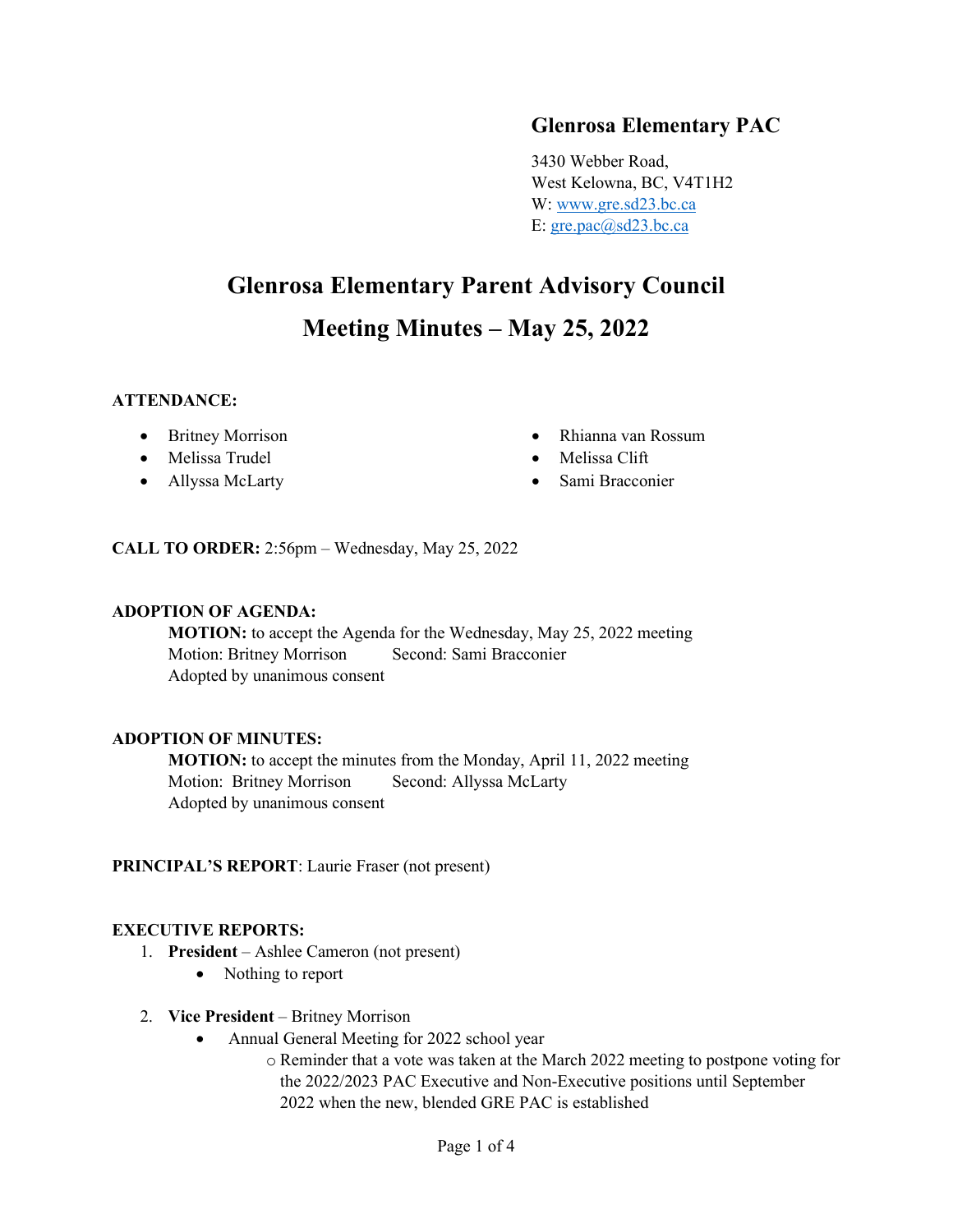- 3. **Secretary**  Melissa Trudel
	- Nothing to report
- 4. **Treasurer** Allyssa McLarty
	- Account Balances discussed
	- Deposits and expenditures discussed
	- Waiting on final cheque to clear RBC account, then account can be closed
	- Preliminary budget for 2022/2023 school year to be presented at next meeting

## 5. **COPAC Representative** – Rhianna van Rossum

- COPAC AGM
	- o Election of Executive for 2022/2023 school year
	- o Budget discussion

## **NON-EXECTUTIVE/ COMMITTEE REPORTS:**

## 1. **Fundraising Coordinator** – Allyssa McLarty

- Spring fundraisers discussed sales and profits discussed
- Still considering running auction style online fundraiser before end of school year
- Freezie Fridays to resume starting May  $27<sup>th</sup>$  through to June  $17<sup>th</sup>$ o PAC to provide a freezie to every student on last Friday in June
- 2. **Parent Teacher Coordinator** Erin Kuhl (not present)
	- Nothing to Report
- 3. **Hot Lunch Coordinator** Melissa Fiorucci (not present)
	- Nothing to report
	- Allyssa McLarty sales and profit since January 2022 discussed
	- Britney Morrison has emailed Sunripe to request donation for 2022/2023 school year

## **OLD BUSINESS:**

- Grade 5 Year End Celebration presented by Melissa Trudel on behalf of Melissa Fiorucci
	- o Current Grade 5 fundraising efforts for Green Bay Trip
	- o Gift of Grade 5 sweaters provided by the school
	- o Cash for end of year celebration requested
		- **Pizza**, ice cream sundaes/toppings, dog tag style commemorative necklace
	- o Grade 5 parents funding the remaining costs through family donations
		- Decorations, plates, cutlery etc.
	- o Discussion around past funding of year end celebrations and if RSVPs are going to be sent to families so an accurate head count can be planned for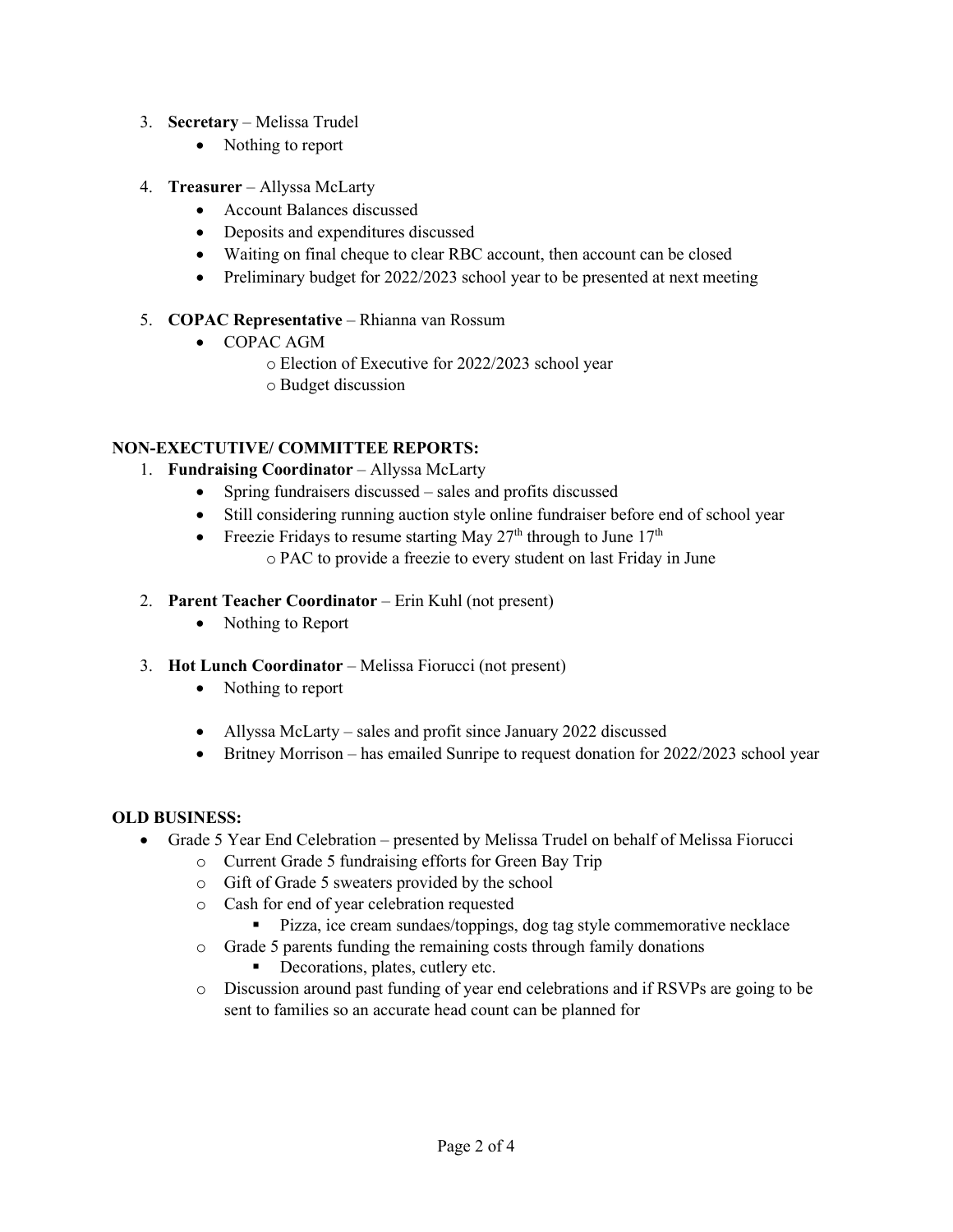**MOTION:** to spend up to \$600.00 towards the Grade 5 year end celebration, specifically for pizza, ice cream sundaes and commemorative necklaces. Motion: Britney Morrison Second: Rhianna Van Rossum Voting by show of hands Motion passed by majority vote

• Outdoor Fun Kits for lunch/recess – no longer being requested

#### **NEW BUSINESS:**

- Gifts for Teachers
	- o Mrs. Rigby is retiring
	- o Britney to purchase retirement gift on behalf of PAC

**MOTION:** to spend up to \$60.00 on a retirement gift of flowers and card for Mrs. Rigby. Motion: Britney Morrison Second: Allyssa McLarty Voting by show of hands Motion passed by unanimous consent

- o PAC will not be providing gifts for teachers moving/ going on leave
- End of Year Celebration Movie Night
	- o PAC looking to pay 100% of costs as gift to students/families
		- Use gaming grant money
	- $\circ$  Friday, June 10<sup>th</sup> to be referred to Ms. Fraser for approval
	- o Must be done inside gym rather than outside
	- o Pizza dinner, drinks, popcorn provided
	- o Photo booth souvenir photos with friends
		- GRE parent owns photo booth company look at hiring for event
- Kindergarten Orientation
	- o PAC representative present to discuss PAC initiatives
		- Allyssa McLarty to attend
	- o Provide treat such as coffee and muffins

**MOTION:** to spend up to \$50.00 on muffins /coffee type treat for the Kindergarten Orientation Motion: Britney Morrison Second: Allyssa McLarty Voting by show of hands

Motion passed by unanimous consent

- Gaming Grant Money
	- o Portion of funds set to expire in new year (2023) if not spent.
	- o After year end movie night is funded, will look at remaining balance and discuss what student initiatives the funds could be spent on – deferred to September 2022
- Microwaves for students to use
	- o Discussion around safety and district policy refer to Ms. Fraser for further guidance